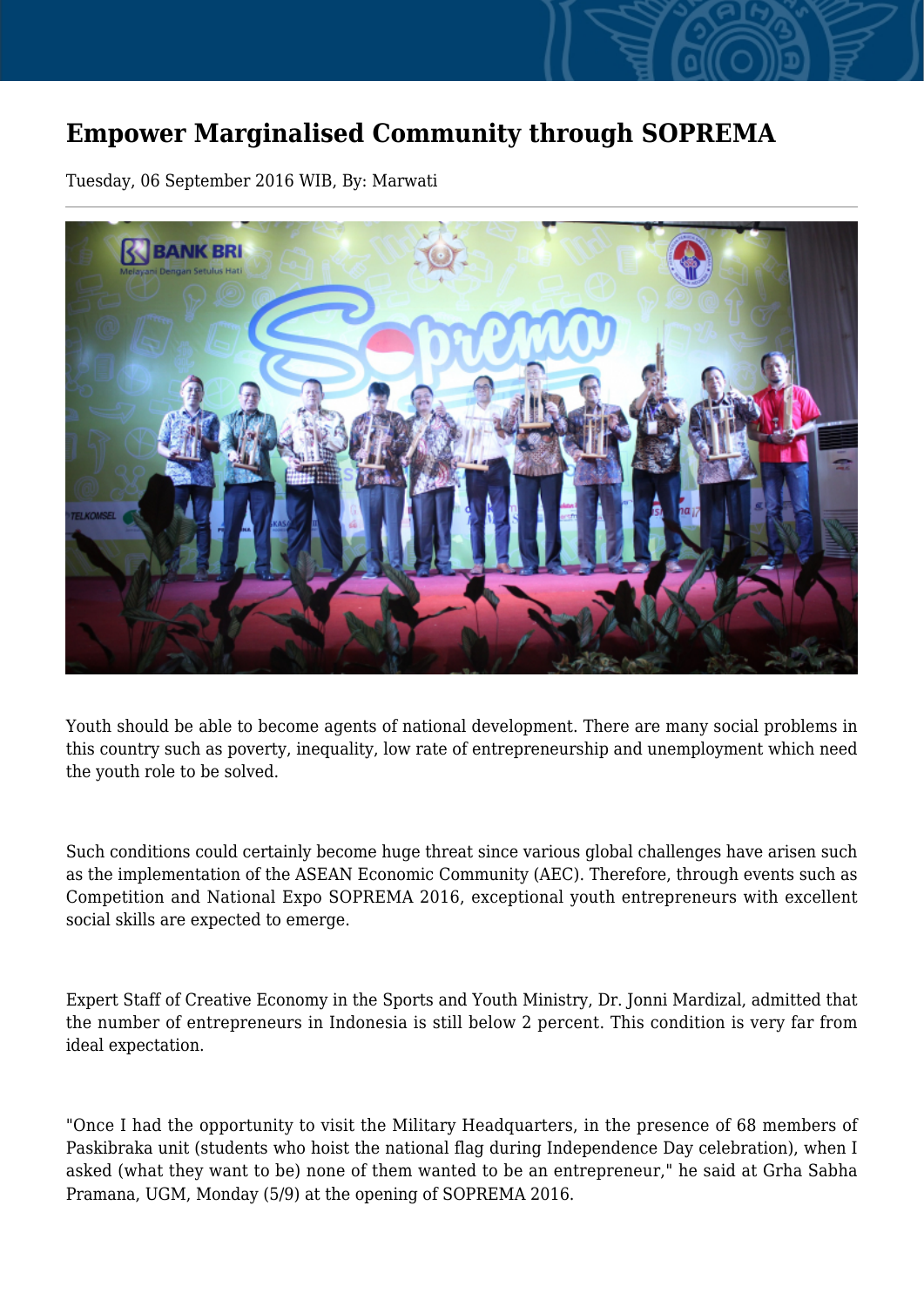Therefore, with the help of many, said Jonni Mardizal, it is necessary to change the mindset slowly. He believes by increasing entrepreneurs, especially from the youth, will strengthen the nation's economy.

"Because if you want a strong economy, we must have 4 percent of our citizens as entrepreneurs, but of course we cannot deny that the number of our population is aplenty," he added.

Dr. Paripurna Sugarda, SH, L.L.M, Vice Rector of Cooperation and Alumni, added that the implementation of SOPREMA 2016 is a major contribution of the Faculty of Social and Political Sciences in shaping new trends for younger generation. The trends to shape a new mindset, from the original worker mentality into the mentality of entrepreuneur or employing people.

For Paripurna, SOPREMA 2016 is certainly not simply responding to the current situation. More than that, it wants to create leaders or innovators who are ready to compete in ASEAN Economic Community, and Indonesia is expected to win the competition.

"Correspondingly, we, at UGM, are also implementing an innovative academic program that aims to develop socio-entrepreuneurship, and this is our fourth year," he said.

Dean of the Faculty of Social and Political Sciences, Dr. Erwan Agus Purwanto, added as part of the 18 faculties in UGM, when UGM launched itself as socio-entrepreuneur university, we were very excited. Therefore, in the past year the Faculty prepared itself for the first SOPREMA.

"We started at the national level and looking forward to become an international level program next year, which is ASEAN. This is an annual event," he said.

With a variety of things to do, said the Dean, the Faculty was gradually able to change the mindset of graduates to not only aim their career as civil servants. The number of graduates who are no longer interested in becoming civil servants reached 30:70.

 SOPREMA- executive chairman in 2016, Dr. Hempri Suyatna, S. Sos., M.Sc., stated that SOPREMAcompetition in 2016 was followed by 90 teams/individuals who have passed the preliminary selection of 275 applicants from all provinces in Indonesia. Those who qualify will participate in the semi-final stage on September 5, 2016 and the final on September 6, 2016.

In the selection process, Hempri explains that many great ideas were embodied through their proposals. Even so, from hundreds of proposals that pass the selection most are on business plans.